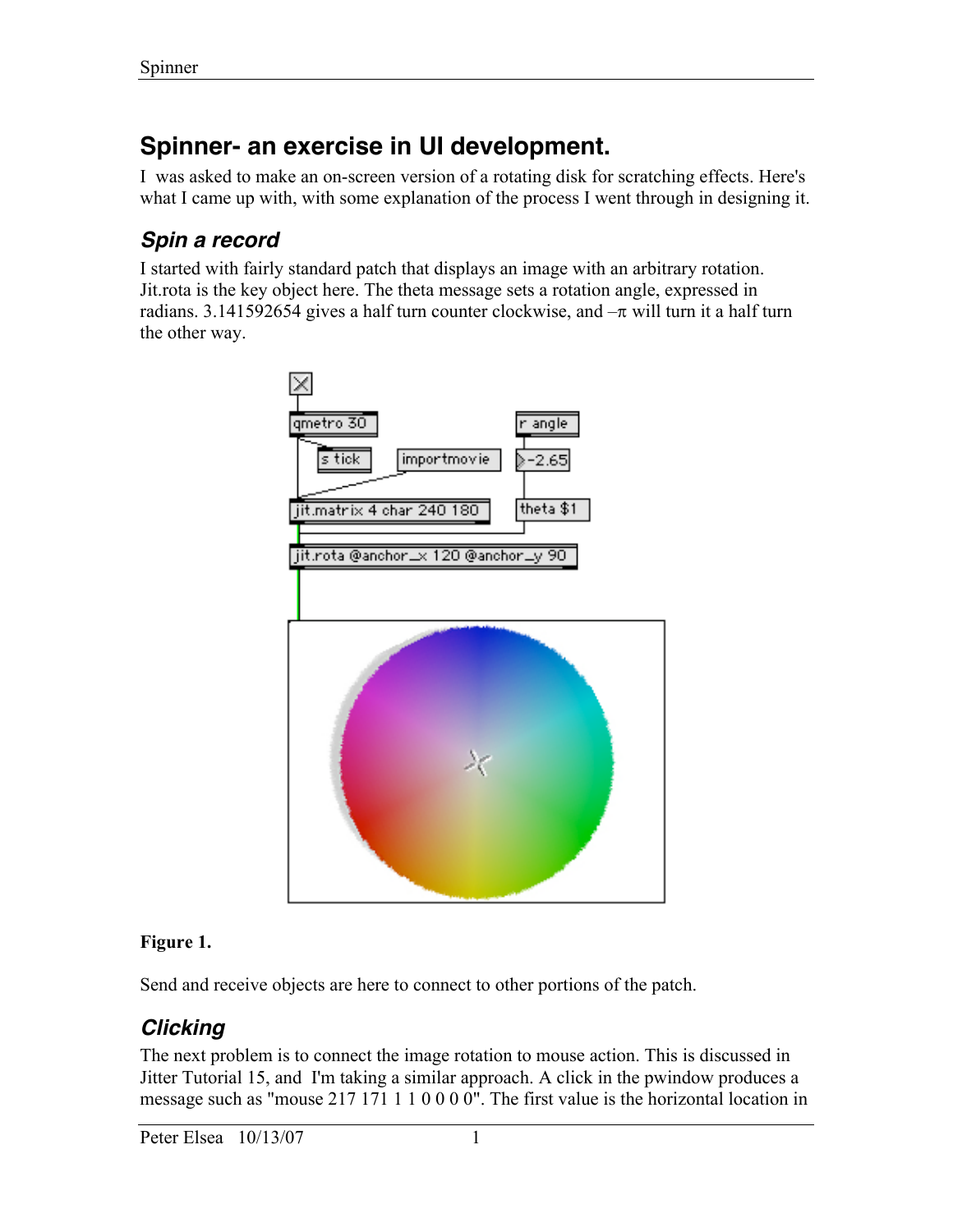the pwindow, the second the vertical location (counting from the top) and the third is a 1 if the mouse button is down and a 0 if the mouse button is up. If you set Idle Mouse Reporting in the pwindow inspector, you will get messages whenever the mouse is over the window. In the default case messages are sent as long as the button is down, with one extra after the button is released. This extra message has the same coordinates as the final button down message. There are 5 more values in the mouse message, indicating the state of the modifier keys.

Figure 2 shows a way to convert this information to an angle. I have encapsulated this to keep the main window uncluttered. This subpatch attaches to the right outlet of the pwindow.



#### Figure 2. Mouse click to angle.

The route object filters out any other messages the pwindow may provide. The Lswaps break out the data I am interested in. The button state is just sent to an outlet. The X and Y coordinates go through some transformation. First the coordinates of the center are subtracted to make them relative to the center, then the Y value is negated make upward motion positive. Finally the handy cartopol object does the trigonometry and provides the angle. Cartopol considers the 3:00 position to be 0 radians. Clockwise from there is negative down to  $-\pi$ . There is a jump from  $-\pi$  to  $\pi$  at 9:00. We will have to deal with that at some point.

This angle can be sent to the [r angle] object at the top of the patch and the rotation will nicely follow the mouse.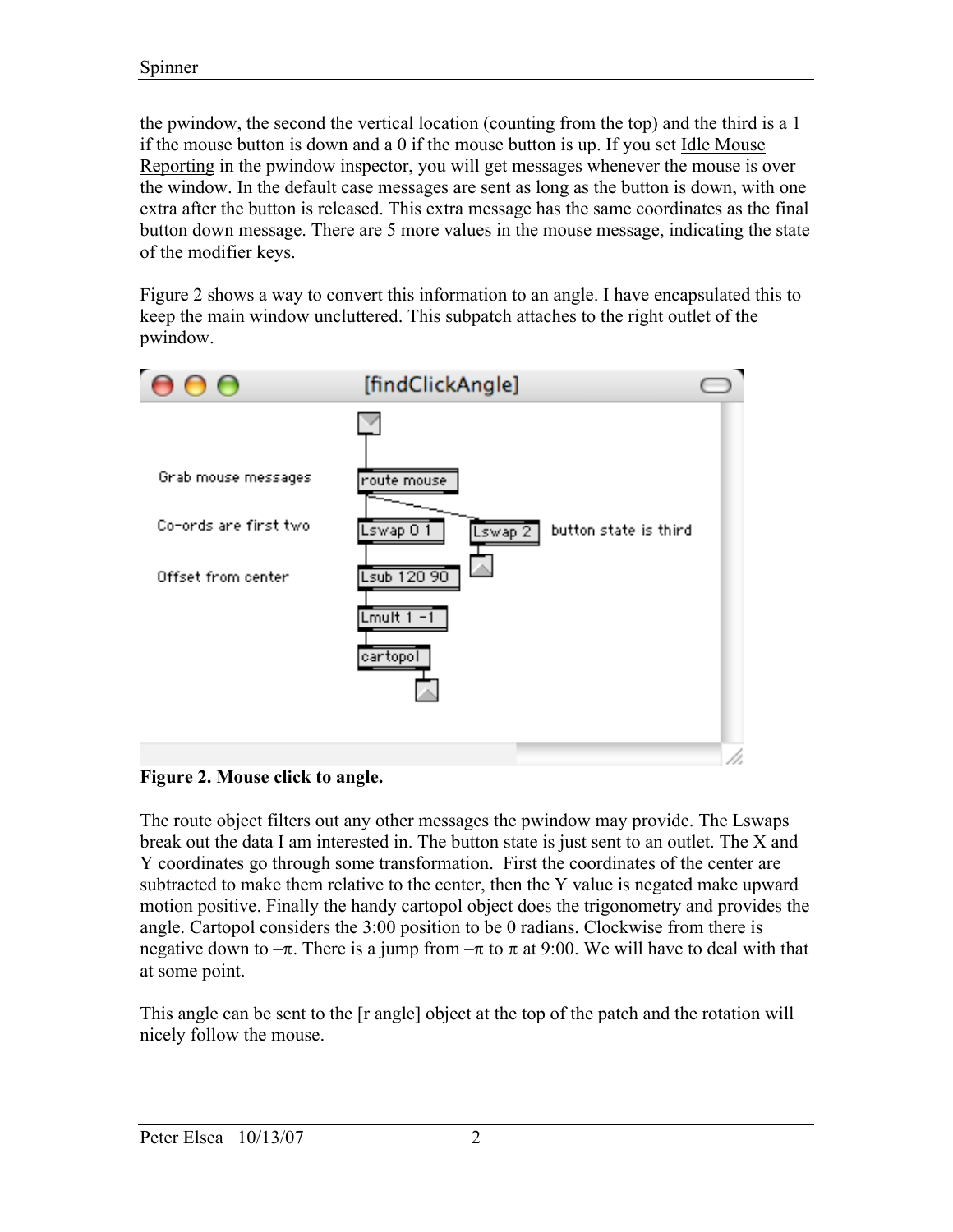## **Auto rotation**



#### Figure 3.

Figure 3 shows a simple mechanism to spin the picture. Lcount in float mode will add the increment (first argument) to the current angle with each bang. With an increment of 0, there is no motion. An increment of  $-0.1047$  will turn the image clockwise at 33.33 RPM. Here's a bit of math:

1 revolution takes 60000 ms /33.33333 = 1800 ms

In 1 ms a record turns 6.283185307/1800 = 0.003490658 radians

In 30 ms the image turns 0.104719755 radians.

The tick arrives each 30 ms and Lcount provides the angle to rotate the image. Note in figure 1 the tick is sent before the image is passed through jit.rota. This mechanism gives a smooth rotation, and is appropriate anywhere radians are used.

## **Calculating increments**

The next step is to connect the mouse to the lcount somehow. Figure 4 shows the portion of the patch that does that. The click angle we just found is stored in a float object. The mouse messages are sent at irregular intervals ranging from 5 to 60 ms, and we need to synchronize this with the drawing clock. The [r tick] object will bang the most recent angle when it's time to draw a new frame. This bang is switched by the mouse button, because we don't want that last coordinate of the mouse up. This coordinate is sent twice, and would ( as you will see in a moment) cause the disk to stop.

The new angle is packed into a list with the previous angle by the llast object. Applying this list to the !- object gives the difference between the new angle and the last, which is exactly the increment needed by lcount. Note that llast is cleared when the mouse button is released. This prevents a big jump that would happen if the next click is not in the same region of the picture.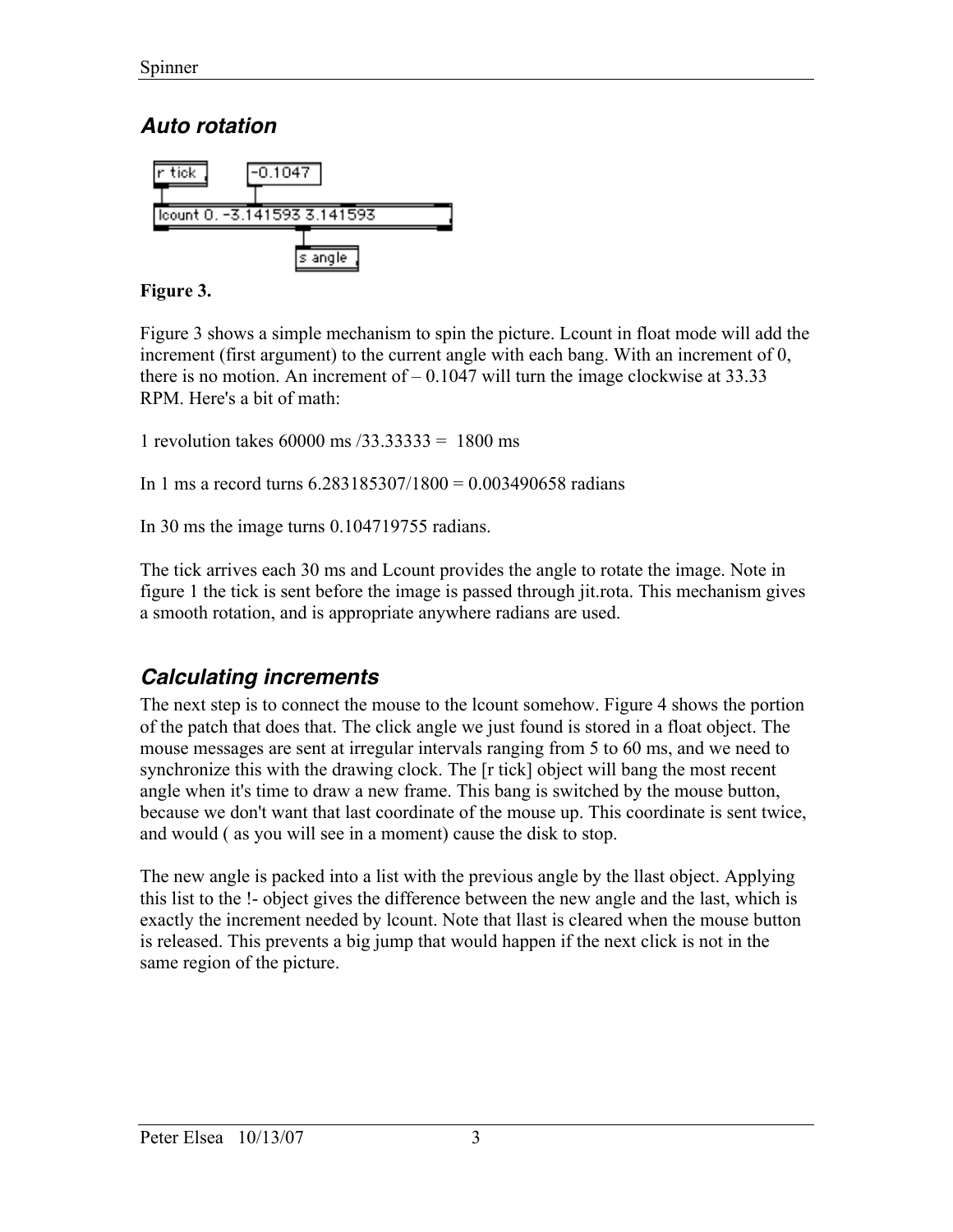

#### Figure 4.

The behavior of this is kind of entertaining. The disk rotation will follow a mouse drag, and if you stop the mouse before releasing the button, the disk will stop. However, if the button comes up as the mouse is moving, the disk will coast with the direction and velocity of the final motion.

Some refinements are desirable. One issue is that when the mouse is in the left side of the image, there will be that occasional discontinuity when the angle wraps from  $-\pi$  to  $\pi$ . This wouldn't necessarily be visible, but it would be audible when we finally get around to controlling sound. To fix it I replaced the !- object with the subpatch shown in figure 5.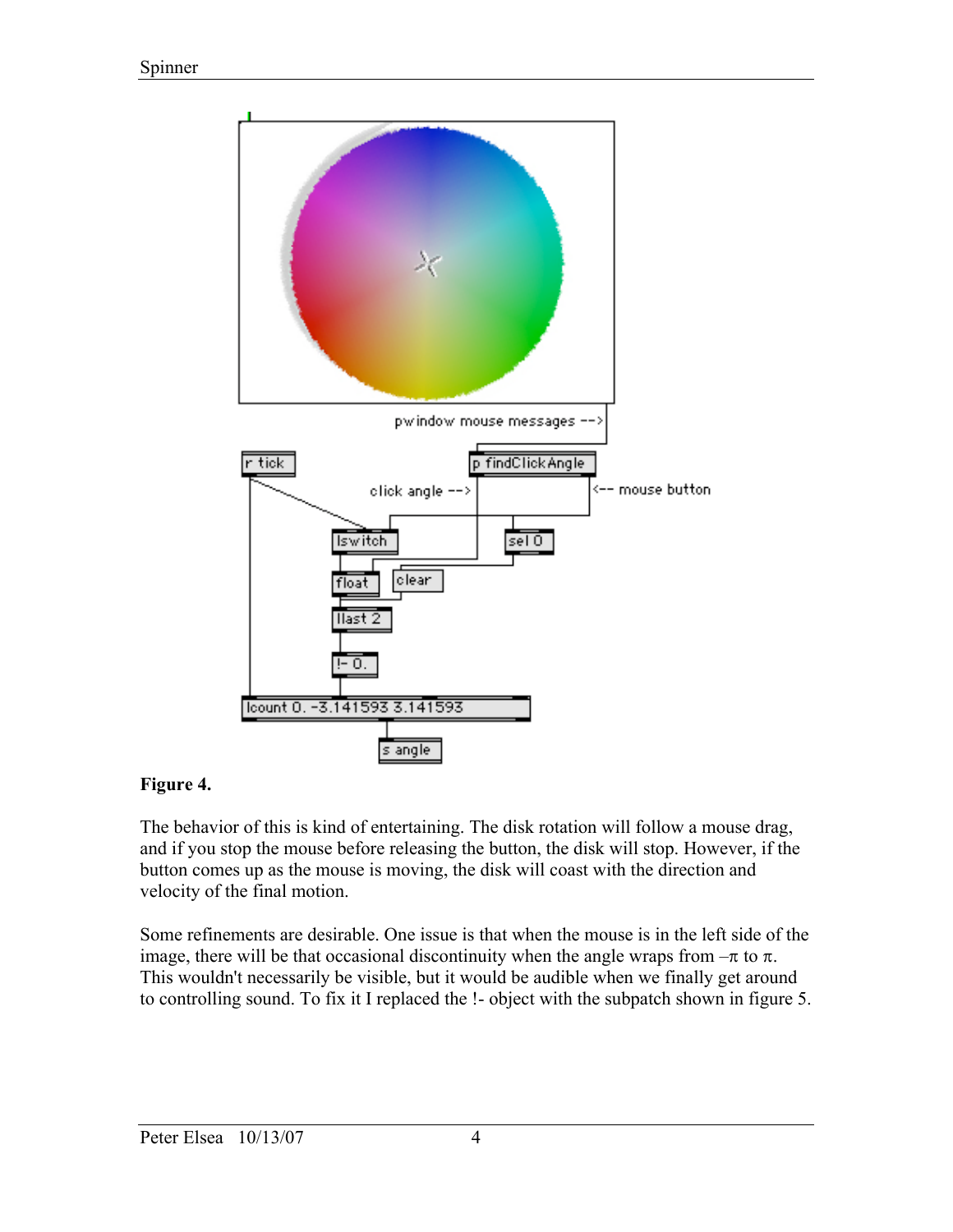

Figure 5. Fixing the angle wrap problem.

There's nothing tricky here. I just detect out of range values and fix them.

Another refinement is to add a feature so the disk rotates at normal speed when the button is released. This is done by attaching a default increment to the button up selector. These additions are in figure 6.



#### Figure 6.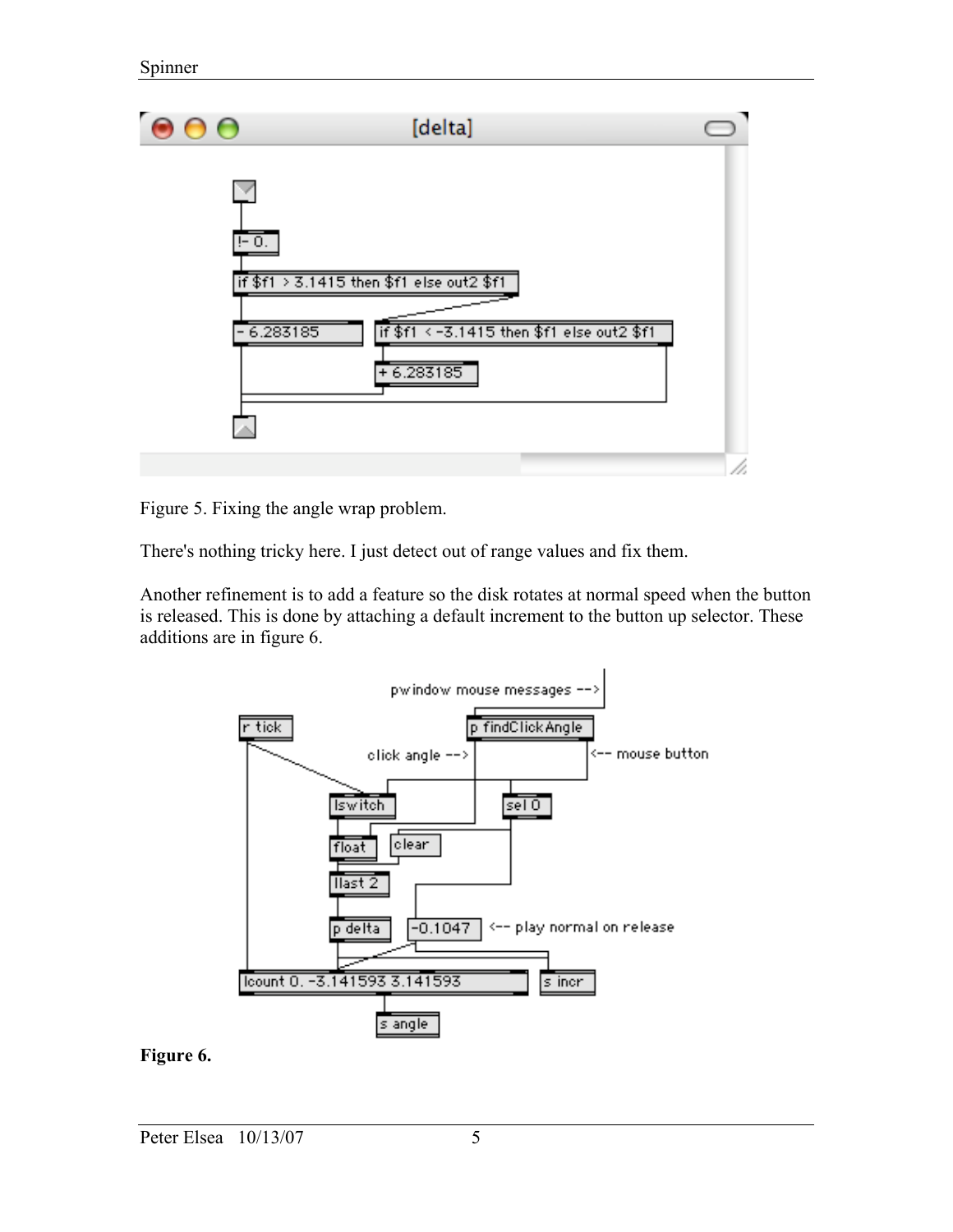# **Making it play**

Now we need to connect this to audio. It's not too hard, as the increment we are using to turn the image is similar to the play rate required by groove~.



#### Figure 7. Playback

In figure 7, you see a fairly standard buffer~ with groove~ set to play it back. Groove~ is loadbanged into loop mode. The value from [r incr] merely has to multiplied by a constant to convert 33.33 RPM clockwise (-0.1047 you will remember) into a signal with value of 1.0. This is massaged slightly to prevent pops as the image is scrubbed. The line~ provides a short envelope to smooth rate transitions. This is also applied to the amplitude to fade when playback is stopped and started. This makes the volume sensitive to speed of playback. Since real records behave the same  $way<sup>1</sup>$ , this is not objectionable. The clip $\sim$  object prevents the signal from distorting when playback is faster than normal.

The complete patcher (with one or two other options) is shown in figure 8. One invisible option is I added an output to the findClickAngle subpatch to give a 1 when a modifier is down. This is used to gate the normal speed setting on mouse up. I like the coasting effect.

 $\overline{a}$ 

 $<sup>1</sup>$  One thing that is missing is the bass boost you get when playing records slowly. This is</sup> because vinyl is recorded with a reduced bass (de-emphasis) to keep the grooves from getting too wide. On playback, the bass is boosted (RIAA curve), so if the speed is not 33.33, the wrong frequency band is boosted. You could sort of simulate this by adding a shelving filter below 500 Hz and manipulating the gain.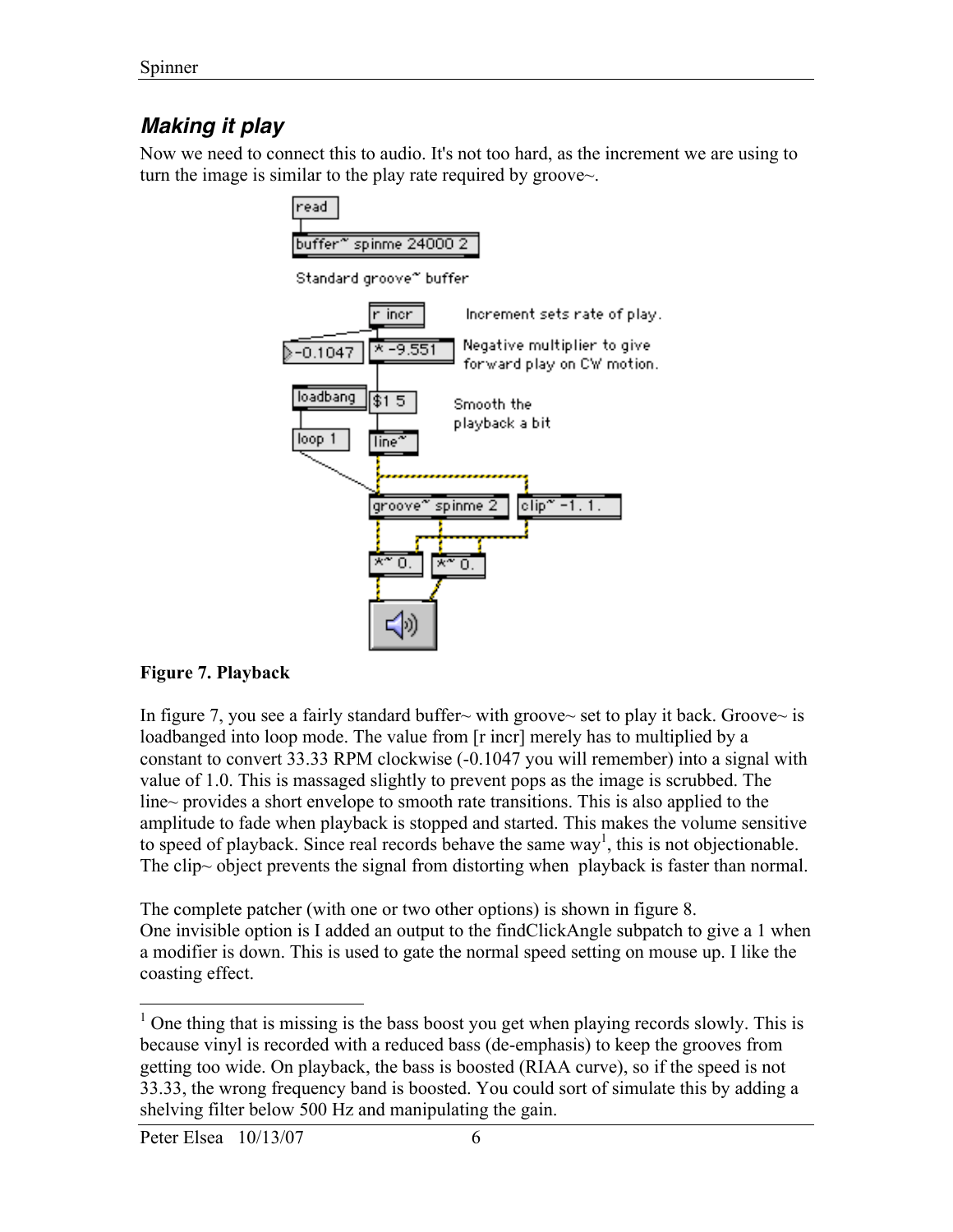

Figure 8. The complete Spinner Patch